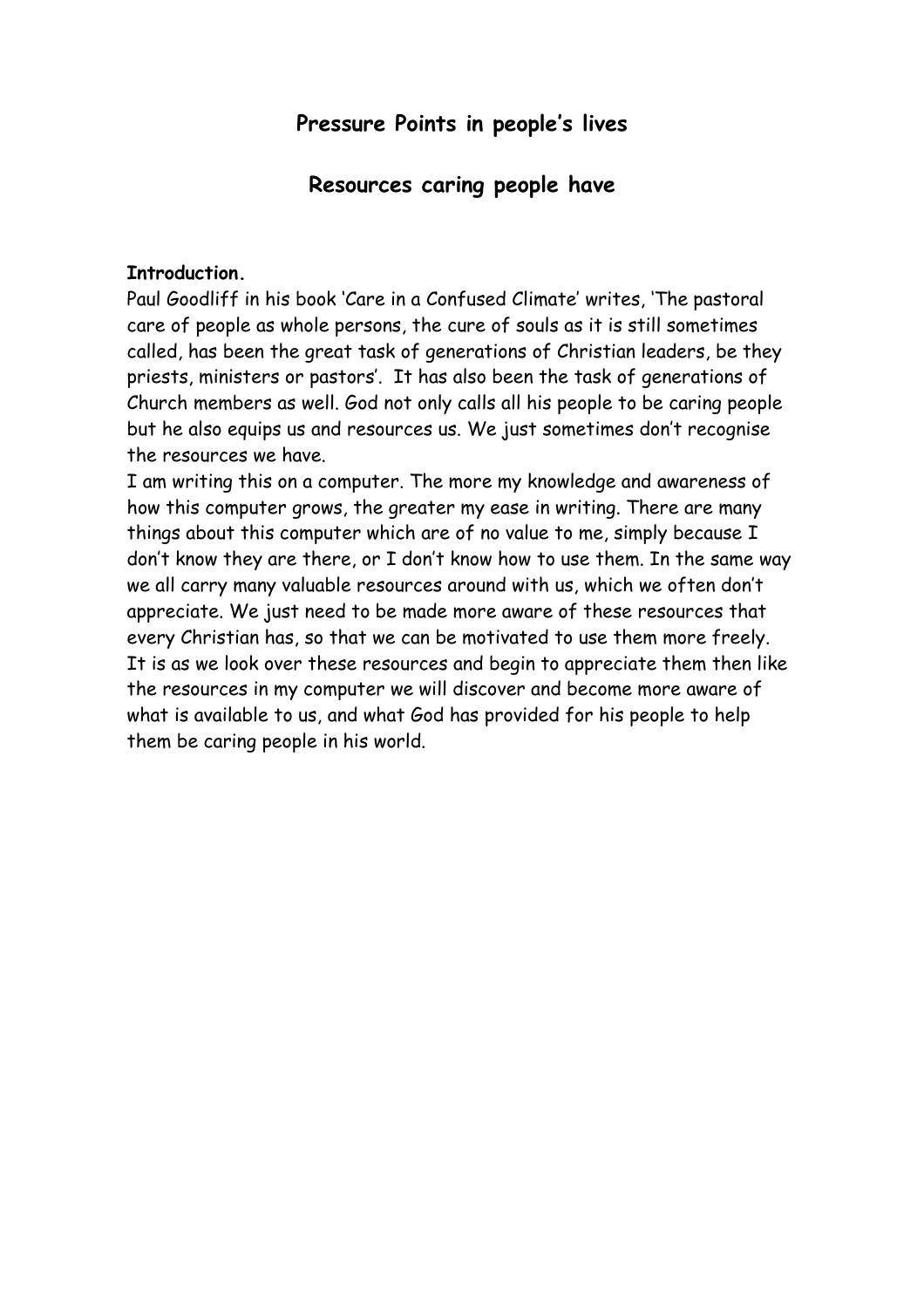### **Study 1 The resource of past experiences**

### **Introduction**

When we experience pain we can comfort people who are hit with a similar loss. When we have experienced God's comfort we are given the opportunity for us to use that comfort to help others. To have someone go through the experience we are going through, and to share the insights they have gained, can bring us great comfort and understanding.

### **The big picture**

1. How do you respond when someone says you will be able to help others because of what you are going through?

### **The biblical picture**

Read 2 Corinthians Ch 1vs. 1-11

2. Why is Paul so full of praise to God?

3. According to Paul, how do our troubles and sufferings serve a worthwhile purpose?

4. What has suffering taught Paul about God?

5. After talking about suffering in general earlier in the chapter, why do you think Paul goes into much greater details about what the suffered in Asia [vs. 8-11]?

6. How was Paul helped by those he had helped?

# **Being in the picture**

7. How can each of these characteristics of God that Paul learned about through suffering help you in times of trouble?

8. Recall a specific time when you experienced trouble or suffering. What did you learn about yourself, others and God?

9. How have you been able to help others because you went through that experience?

10. We need to experience healing in order to bring God's healing to others. In what areas of your life do you need God to heal you?

11. When have you been helped by someone who has experienced suffering in his or her past?

12. How do you feel more ready to help others because of what you see in this passage?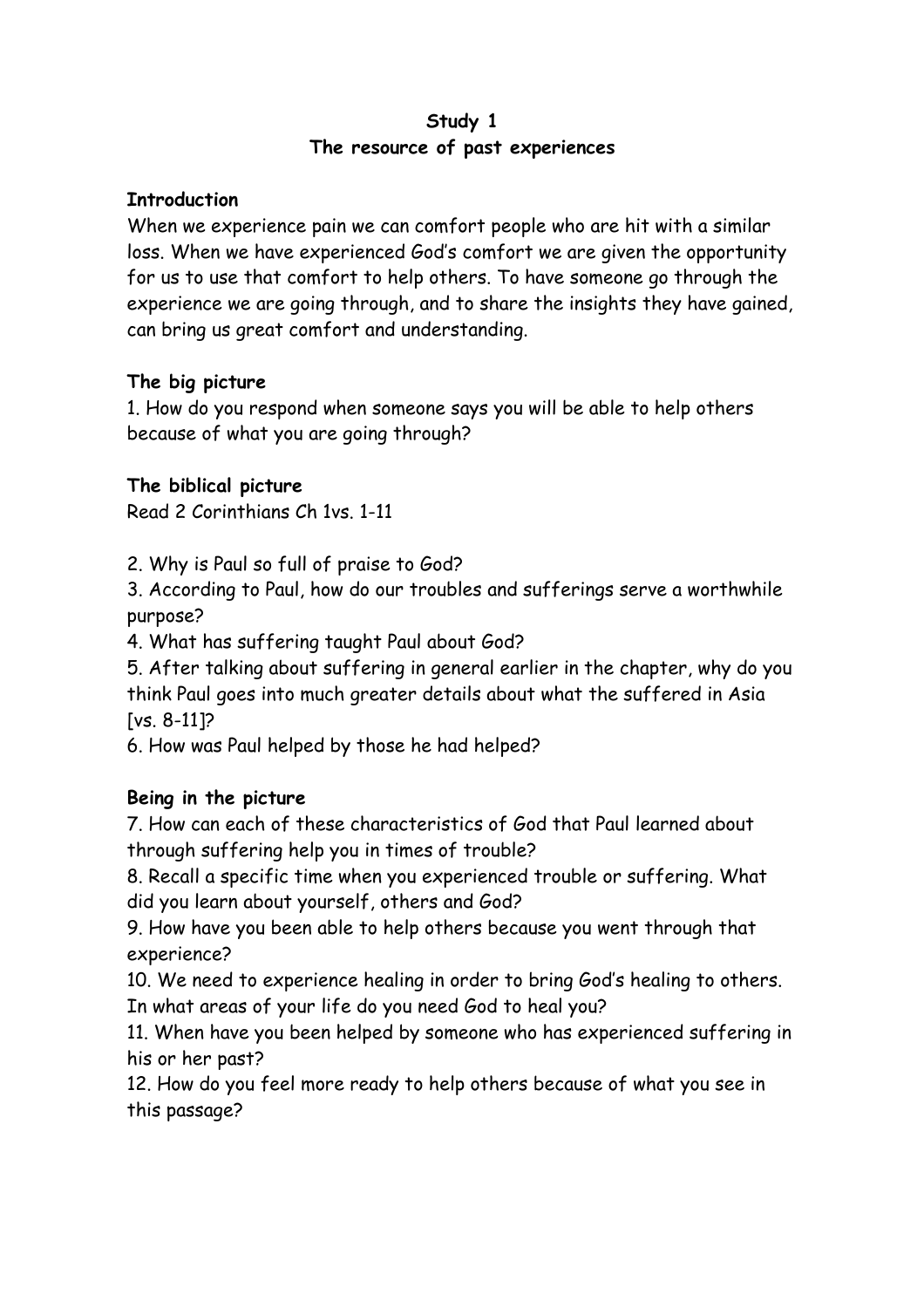### **Study 2 The resource of a healthy self-image**

### **Introduction**

Self-esteem [feelings about self] and self- concept [knowledge about self] make up our self-image. The truth is that the way I think about myself has a tremendous effect on the way I feel about myself and the way I respond to others. It is exciting to look at the life of Jesus and see how clearly he knew who he is. Because of this he felt sure of himself, and was able to focus on others, even when he was facing his own death.

### **The big picture**

1. What does it mean to accept yourself?

# **The biblical picture**

Read John 13 vs.1-17

2. What did Jesus know about himself? [vs. 1-3]

3. what was the significance of that knowledge?

4. How was Jesus able to care for others as a result of knowing who he was [vs. 4-5, 13-14, 16]?

5. besides performing the menial task of foot-washing Jesus was able to accept the disciples as they were. What evidence is there of this throughout this passage?

6. Why is accepting people vital in order to be able to care for them?

# **Being in the picture**

7. Jesus's knowledge about himself was directly tied to his secure relationship with God. How does your knowledge about yourself compare and contrast with that of Jesus? [Consider his sense of purpose, timing, and relationship with God in your answer]

8. Does what you know about yourself [self-concept] always correlate with how you feel about yourself [self-esteem]? Why or why not?

9. Jesus said 'You call me Teacher and Lord, and rightly so, for that is what I am.' How should your self-image be affected by the fact you are related to Jesus and are his student and subject?

10. As a follower of Jesus, in what ways do you need to grow toward a healthier self-image?

11. How can you do this?

12. How can we help others grow towards a healthier self-image?

13. Jesus knew who he was. He served and accepted others freely. How does your self-image and knowing who you are in Christ affect the way you are able to care for others?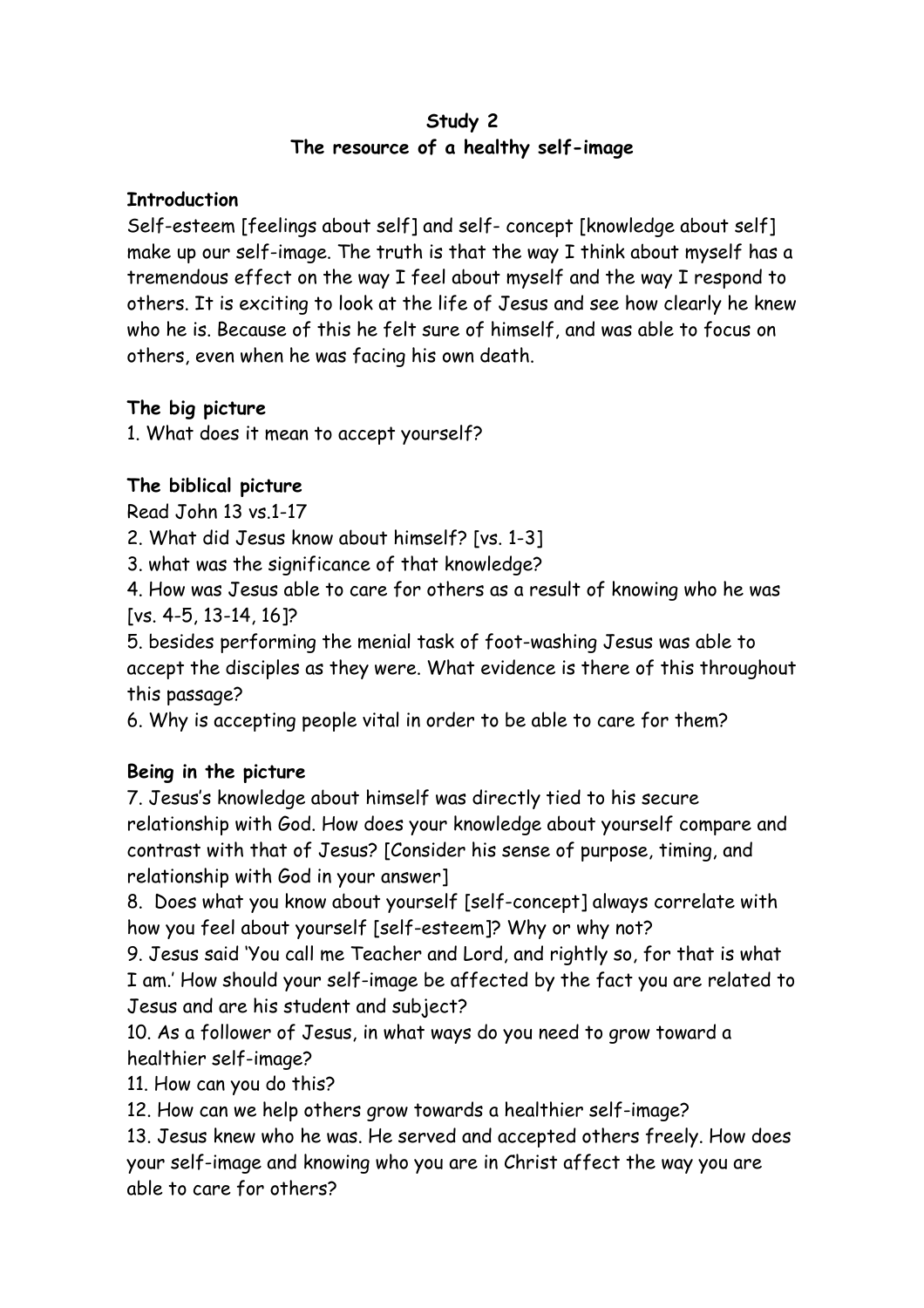### **Study 3 The resource of listening**

### **Introduction.**

There is an old saying 'enemies talk, friends listen' Paul Tournier the  $20<sup>th</sup>$ century medical doctor put it 'It is impossible to over-emphasise the immense need human beings have to be listened to, in most conversations, although there is a good deal of talk, there is no real listening, such conversations re no more than a dialogue of the deaf'. It is not easy to be a good listener. We often want to talk; to offer advice when confronted by a person in need, but sometimes being listened to is what a person needs the most.

# **The big picture**

1. Would you describe yourself as more a listener or a talker? Why?

# **The biblical picture**

Read Isaiah Ch 50vs 4-5 [I take it that passage is a prophetic description of Jesus, it finds it's ultimate fulfilment in him]

2. According to this passage, what has God done for you in Jesus?

3. What do you think it means 'to have an instructed tongue' and 'to know that word that sustains the weary'?

4. What does it mean to 'listen like one being taught' and to open your ears? Read Isaiah Ch 42 vs. 1-4 [This is again another passage which I take it, finds it's ultimate fulfilment in Jesus]

5. How is Jesus gentleness demonstrated in vs. 2-3?

6. How might we 'break a bruised reed' or 'snuff out a smouldering wick' by the way we listen?

7. Often when people are hurting, it is over an injustice. What hope does this passage to such a person?

# **Being in the picture**

8. How do you think listening to God is related to knowing how to listen and respond to people in need?

9 Think of a time when you were weary and someone said just the right thing to you. What was it like?

10. Describe a time when short cuts were taken and someone tried to say the right thing to you without long hard listening?

11. Why is faithfulness to the person speaking vital when listening to someone?

12. Think of a person in your life who needs to be listened to. What can you do this week to begin to meet that need?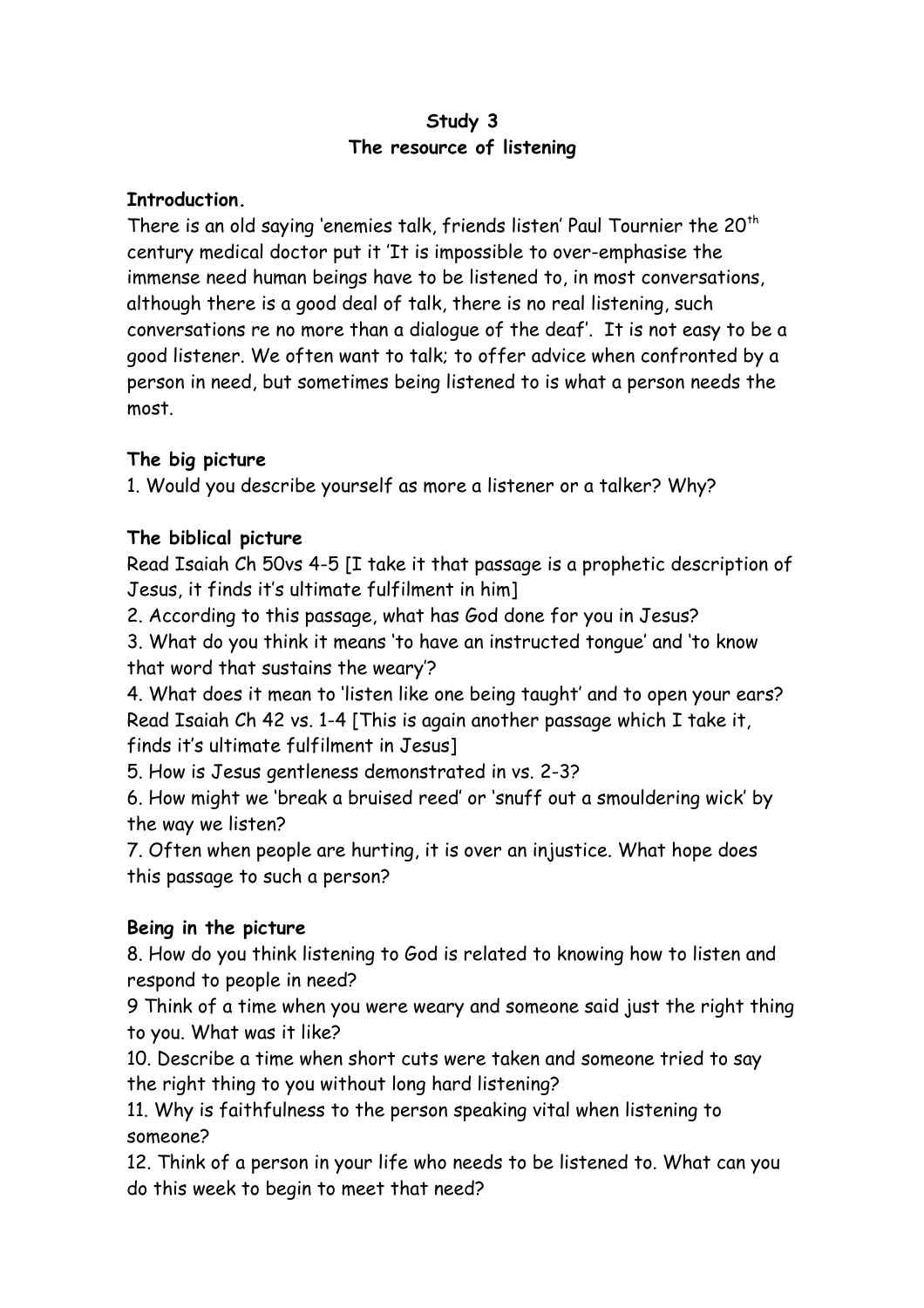### **Study 4 The resource of obedience**

### **Introduction**

Following God is not an easy task, it often calls for a re-adjustment and a reassessment of our priorities. It can lead us to great pain and suffering, but it can also lead to great peace and contentment. It is important not to oversimplify the process of accepting God's will, what God asks of us is the loan of our body, but to say yes to this can often involve a struggle. Jesus struggled to accept the task his Father had for him. We shouldn't be surprised if there is a struggle for us.

# **The big picture**

1. When have you had difficulty in accepting God's will for your life? Why?

# **The biblical picture**

# Read Luke Ch 22 vs. 39-53

2. How do you see Jesus dealing with the agony of facing the cross?

3. What evidence is there that Jesus' statement' yet not my will, but your be done' was acceptance, not passive resignation?

4. Throughout this passage what signs do you see of Christ's deep sorrow?

5. What signs do you see of the disciples' deep sorrow? [vs. 45}

6. What further evidence is there in verses 47-53 that Jesus meant it when he said "your will be done"?

7. How were others affected by Jesus obedience? [consider the crowd, disciples, Judas, servant whose ear was cut off]

# **Being in the picture**

8. when might your caring for others cause you sorrow?

9. What about how Jesus dealt with accepting the cross might help you to obey God especially in the area of caring for others?

10. In what ways have you experienced the deep peace and the deep sorrow than can come with accepting difficult and painful tasks?

11. How are you affected by those who are able to truly obey God?

12. How is willingness to obey God a resource when caring for someone in need?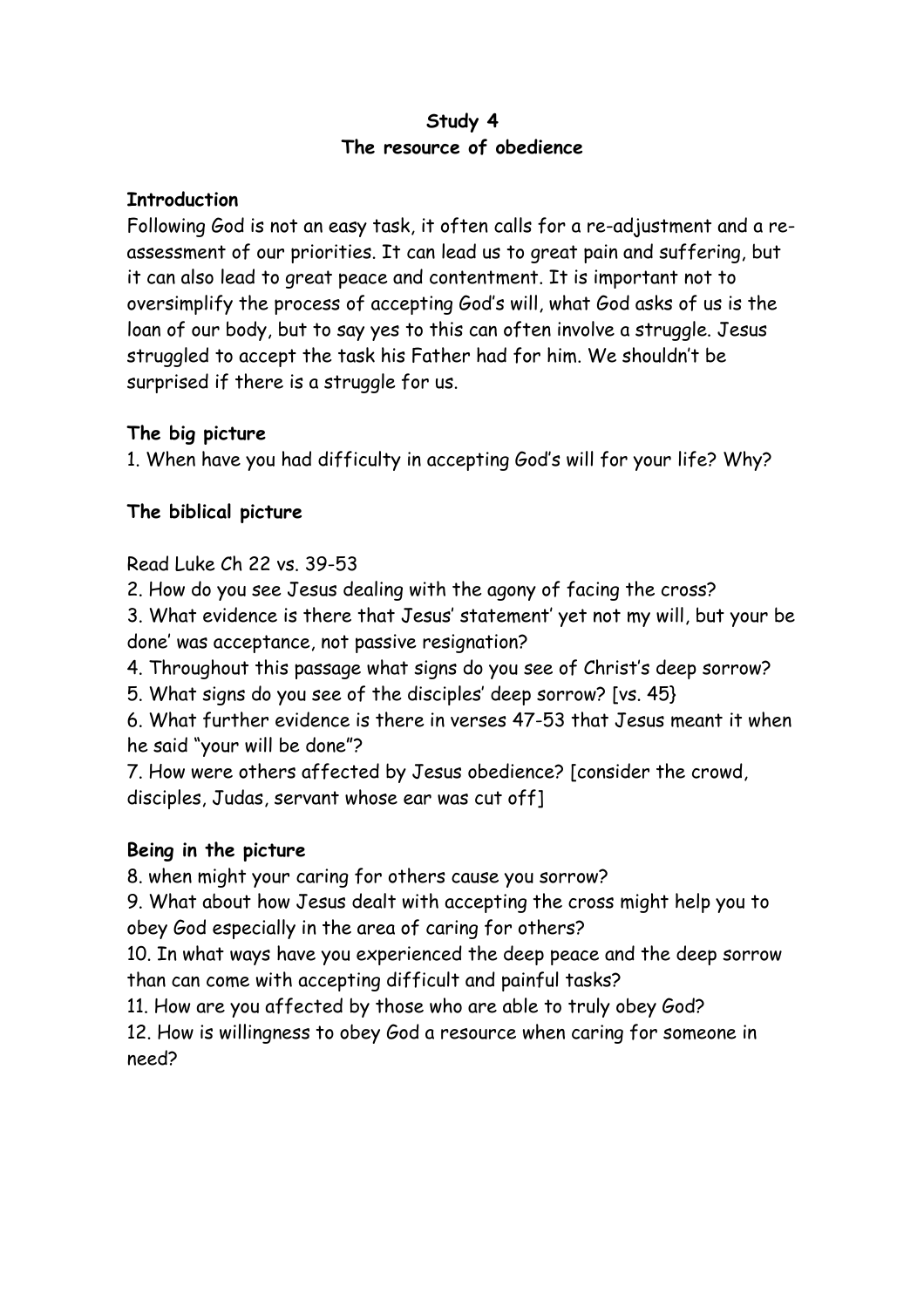### **Study 5 The resource of Scripture**

### **Introduction.**

In 1967 JB Phillips wrote a book called 'The Ring of Truth', in it he spoke of how he want about translating the New Testament into modern English. Although he tried to remain emotionally detached form the work, he put it, " I found again and again that the material under my hands was strangely alive." He described the experience of like an electrician who was trying to rewire an old house where the electricity had not been turned off. The Bible has eternal, historical and literary qualities, so that when we use it as resource to help others we need to take these three qualities seriously. We take the historical nature of the Bible seriously, we learn about the time, language culture and geography of the biblical world. This will help us understand how God's Word spoke to those who first heard it. We take the literary nature of the Bible seriously. The authors communicated through stories, poems, letters, and parables. To appreciate the style will help us understand what God is saying. We need to take the eternal nature of the Bible seriously, as we read it carefully and prayerfully we will be helped to understand how God's Word speaks to us today, and the people we are caring for.

Sharing Scripture may not always be the right thing to help someone, but often it is. We need to appreciate what Scripture is like and how it can help.

### **The big picture**

1. How does God most clearly communicate to you?

### **The biblical picture**

Read psalm 19

2. What does creation reveal about God? vs. 1-6

3. The terms law, statutes, precepts, command, ordinances in this passage are synonyms [word identical] for Scripture. In verses 7-11, how are the Scriptures described?

4 What do they do?

5. From which of these effects of Scripture have you benefited? Explain? 6. What is the overall effect of the Psalmist' encounter with God through nature and the Scriptures [vs. 12-14]?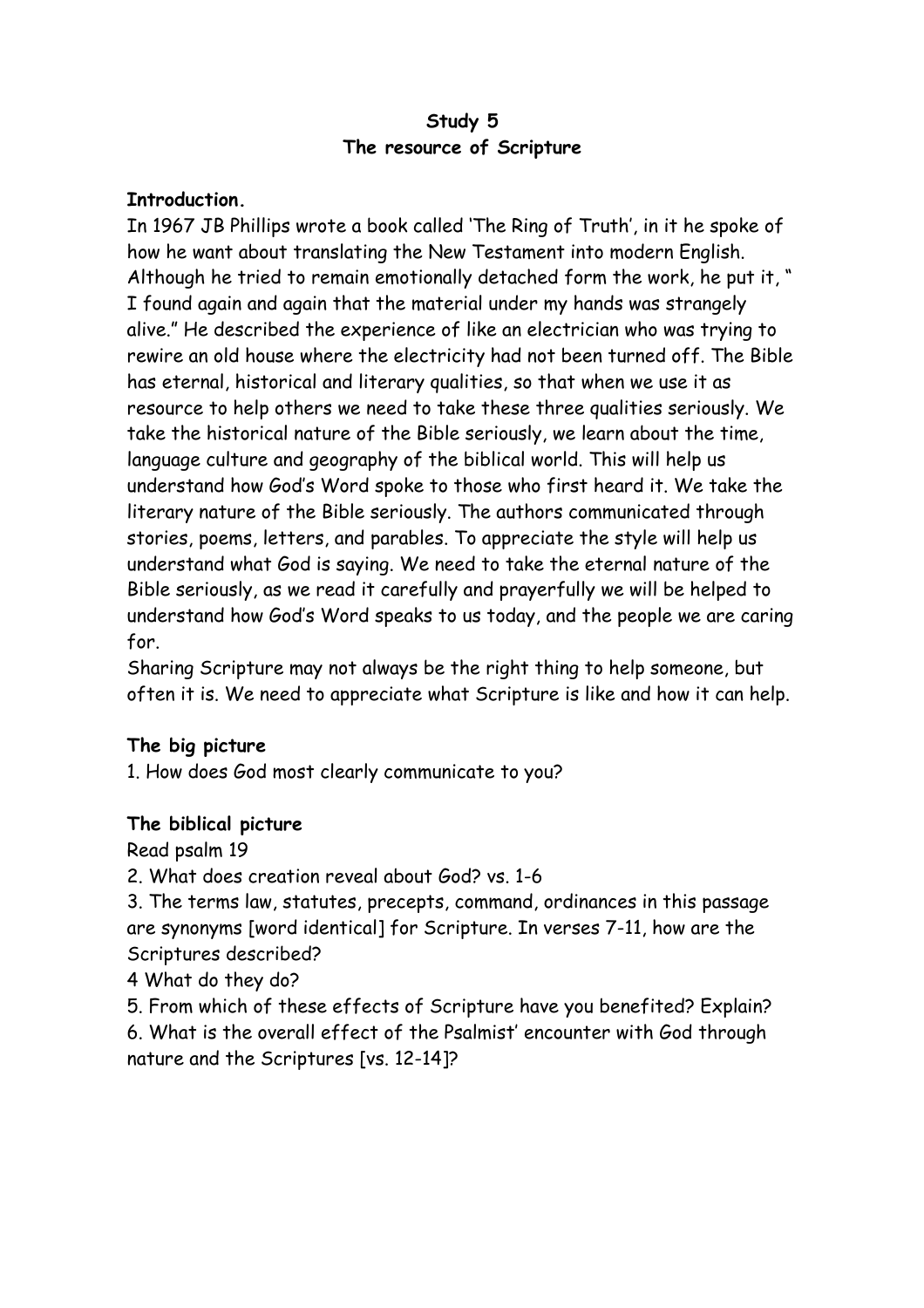### **Being in the picture**

7. What have you learnt about God through your observation and enjoyment of nature?

8. If you did not have the Bible and could only learn about God through nature, what information would you be lacking about him?

9. How has this Psalm been helpful to you as you consider how important Scripture is to someone in need?

10. Sharing Scripture can be done in many ways. Here are three.

- a. Sharing a passage or verse directly
- b. Sharing how we have been affected or changed by Scripture
- c. Simply living out the principles of Scripture

How might you appropriately and effectively share Scripture with someone in need this week?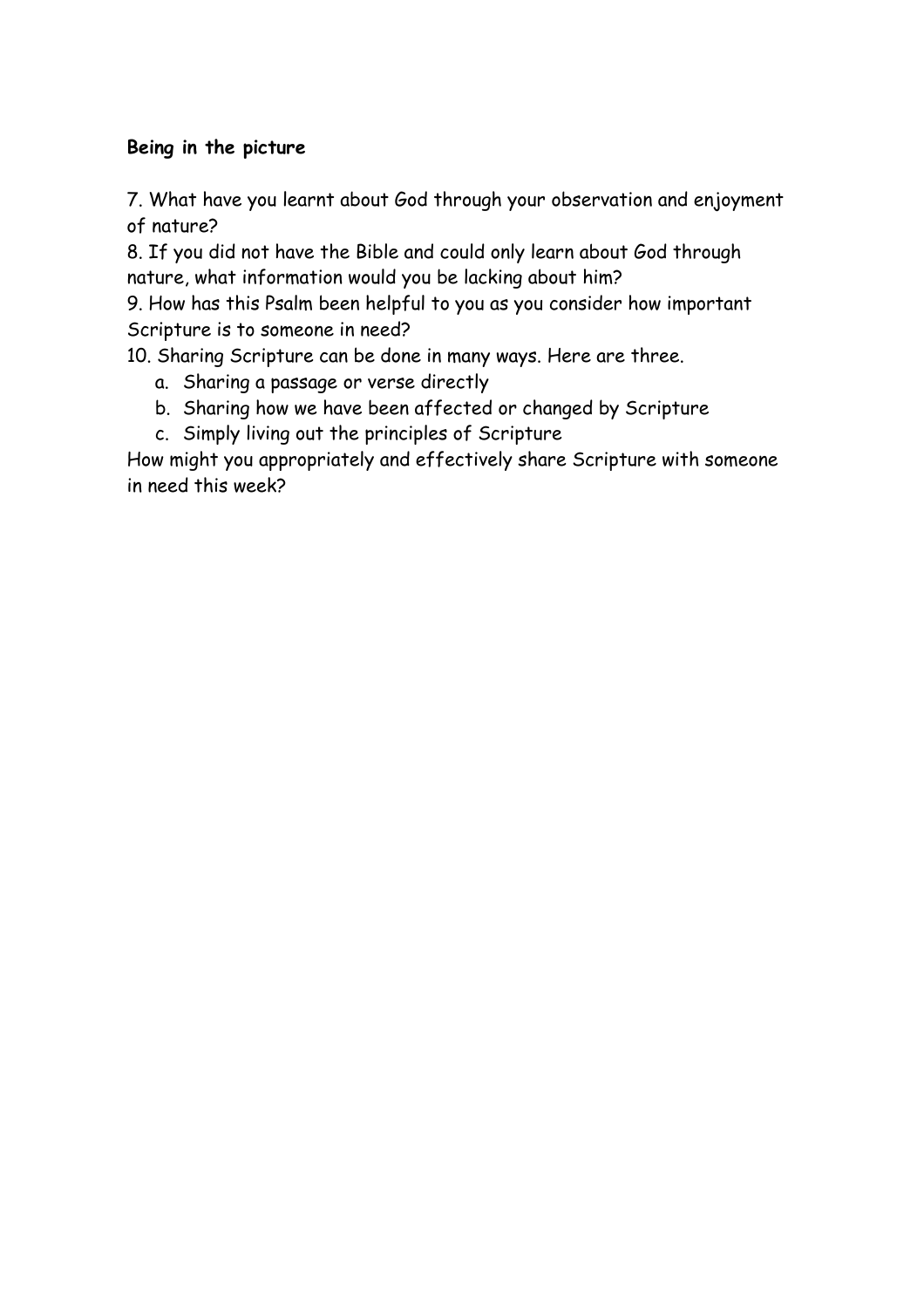### **Study 6 The resource of prayer**

#### **Introduction.**

Hudson Taylor the 20<sup>th</sup> century missionary to China said "Man is moved by God through prayer alone". Prayer is an invitation to explore the boundlessness of God. When we think of prayer like this then we can begin to see how it can be a resource for us in caring for others. Sir Thomas Browne the  $17<sup>th</sup>$  Century Christian writer put it that man is the great amphibian, he lives in two worlds at once. which simply reminds us that people cannot be simply defined by this world alone. So prayer becomes a resource in helping us understand the person we are seeking to help.

### **The big picture**

1 What is a good father like?

### **The biblical picture**

Read Luke Ch 11vs. 1-13.

2. What caused the disciples to ask Jesus to teach them to pray?

3. What is the significance of Jesus telling the disciples to address God as Father?

4. Why can God be trusted more than earthly parents? [vs. 11-13]

5. Think about each petition of Jesus's prayer. What would it mean to you if God granted each one of them?

6. How is each of Jesus's requests a priority of life and therefore central to what we should pray for?

7. According to verse 8, what causes the man to give his friend the bread?

### **Being in the picture**

8. What does it mean to approach God boldly?

9. Sometimes a way to care for someone is to let them help you. What usually causes you to hesitate to ask a friend for help?

10. What is implied about your relationship with a person when you do ask him or her for help?

11. How is our relationship with God like a friendship?

12. In what ways does it surpass friendship?

13. Jesus promises, "Ask and it will be given to you, seek and you will find, knock and the door will be opened to you". How do you respond to these words as you think about praying for yourself and for others?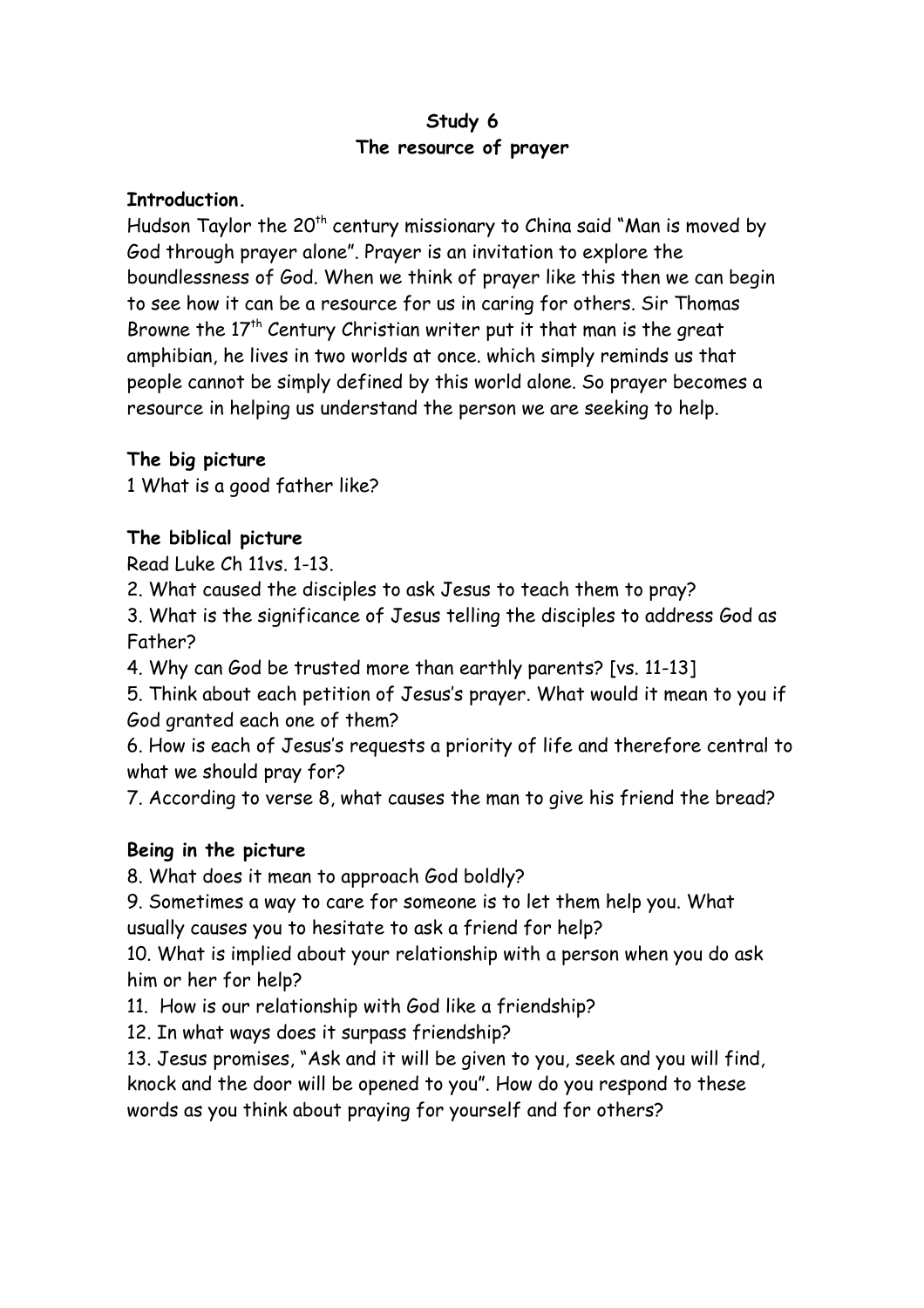### **Study 7 The resource of the Holy Spirit**

### **Introduction.**

It was the American Church leader Carl Henry who put it " The Holy Spirit is still a displaced person. Whenever the Church makes the Spirit of God a refugee, the Church not the Spirit becomes a vagabond." The purpose of the Holy Spirit broadly speaking is not to make Christians happy but to make them useful and effective. He is given not for our enjoyment, but rather for our employment. Jesus spoke about the gift of the Holy Spirit in the context of living life effectively in the kingdom of God. He said that the basic need of any disciple is power from above. The word he used for power means ability. The Holy Spirit is a person in relation in the Godhead who personally offers himself and his abilities as a resource, which enables us to be effective in how we care for others. What God offers us in the gift of the Holy is in abundance. God offers us the Holy Spirit, we receive what God offers, we don't earn this gift. Rather we experience and enjoy the relationship we have with the Holy Spirit, and so draw on his resources to reach out in our care for others.

### **The big picture**

1. Describe a time when you felt the need of the Holy Spirit's work in your life?

### **The biblical picture**

Read Romans Ch 8vs 1-27

2. Verses 1-4 declare the good news that we have been set free from sin and death by God's Spirit through Jesus. How does Paul contrast this life in the Spirit with life in the sinful nature [vs. 5-11]?

3. According to verses 12-17, in what ways does the Holy Spirit become involved in our lives?

4. How have you experienced the Spirit's involvement in your life in those ways?

- 5. Why is suffering still present in the lives of Christians[vs. 17-23]?
- 6. What do you think it means to share in Christ's sufferings?
- 7. According to this passage, what is the meaning of hope? [ vs. 24-25]
- 8. Describe how God's Spirit helps us in our weakness? [vs. 26-27]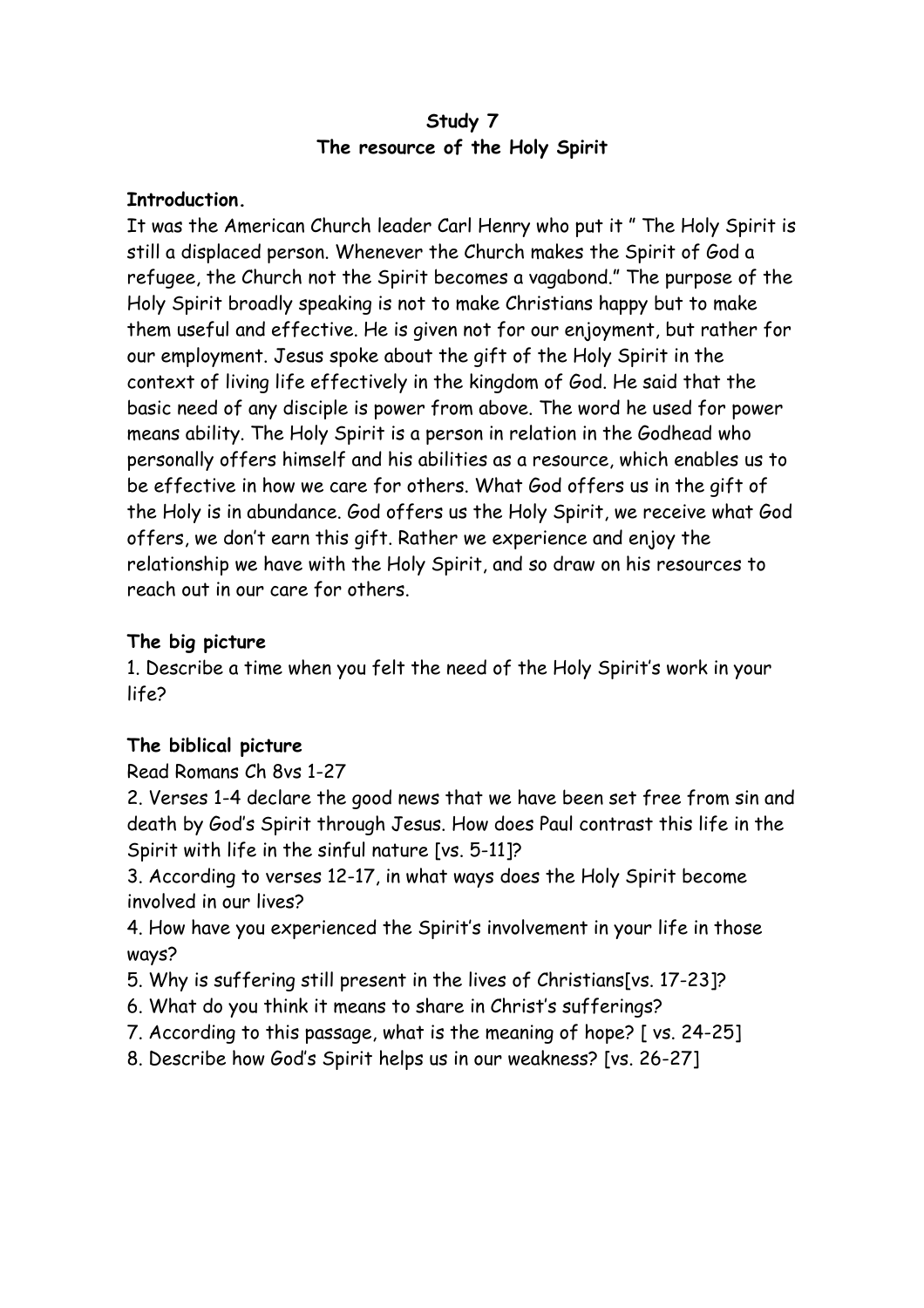#### **Being in the picture**

9. How does hope affect our ability to endure suffering?

10. What potential suffering do you fear?

11. What difference does it make to you that God's Spirit would be living in you; praying for you and giving you hope during such a crisis?

12. What evidence does Paul give to show God cares about you?

13. How can you relate this to someone who is suffering and who might question God's concern?

14. How is God's Spirit a resource to you as you care for someone who is suffering?

### **Study 8 The resource of the Church**

#### **Introduction**

A group of visitors were viewing the Vietnam memorial wall in Washington DC, they couldn't understand the significance of the statue next to the memorial wall. The guide explained that the state of three men, one black, a Hispanic and a white soldier all standing close together was symbolic of how it had been fighting in Vietnam, that never before had so many minorities from one country been involved in such a conflict. They were standing close together because in the Vietnam conflict they learned, like never before, how much each soldier needs each other.

The church when all is stripped away, is a gathering of people summoned by God to listen to him and act upon his word. It was the  $20<sup>th</sup>$  century Christian write Alan Stibbs who put it" God made man for himself. The chief end of God in the creation of man was to have a people in which he could say I am their, and they are mine. I will be their God, and they shall be my people. It is therefore God's unmistakeable purpose to have a people of his own." Here is a resource, which God has provided the Christian community to help in the task of caring for people.